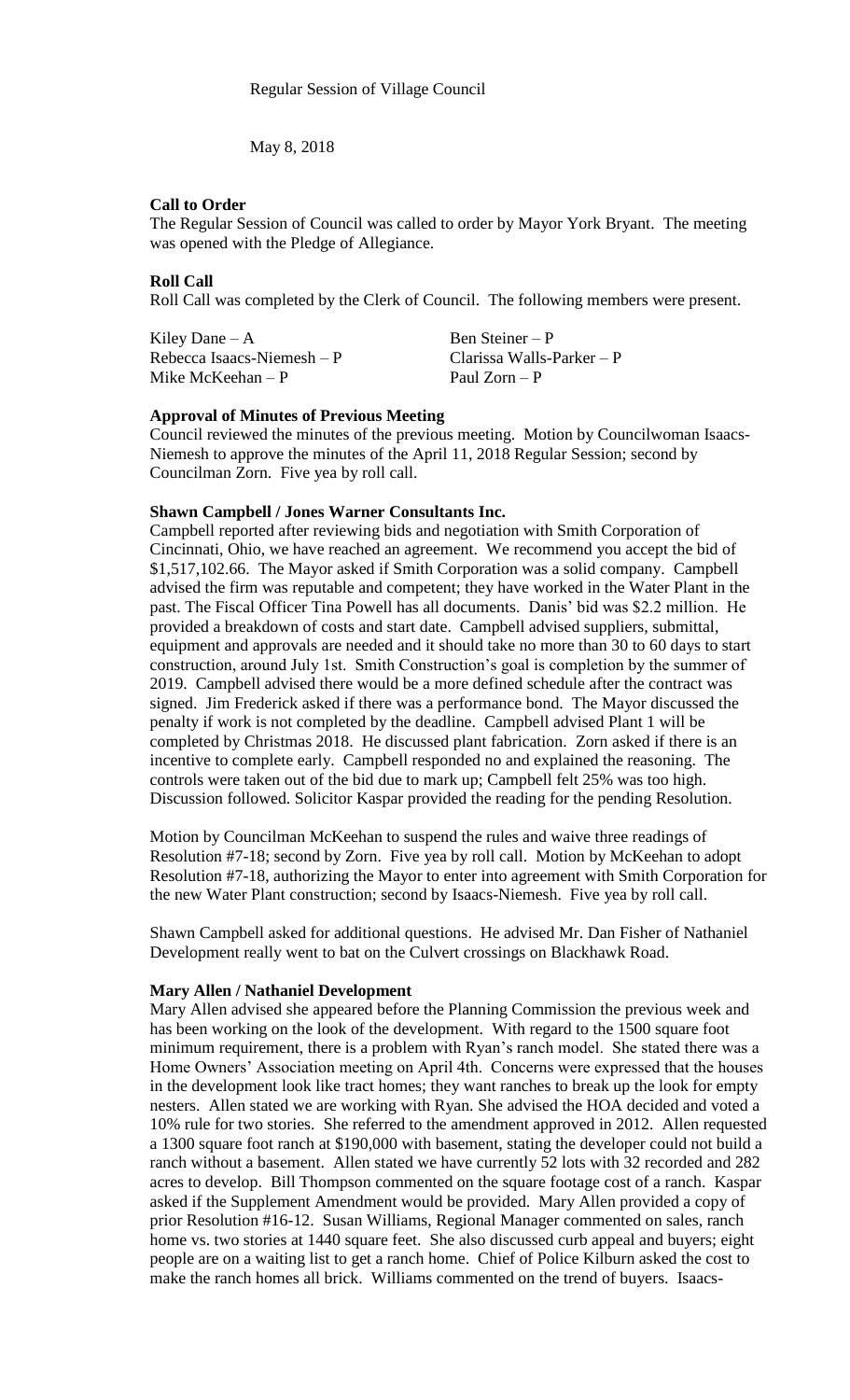#### May 8, 2018

Niemesh asked if anyone was opposed at the Planning Commission Meeting. The Mayor commented. Dan Fisher commented the floor plan and showed an elevation of the ranch home.

Motion by Walls-Parker to suspend the rules and waive three readings of Ordinance #2-18; second by Councilman Steiner. Five yea by roll call. Motion by Isaacs-Niemesh to adopt Ordinance #2-18, improving the PUD agreement for the Woodlands of Morrow and modifying the PUD agreement with Nathaniel Development for the Woodlands; second by Steiner. Five yea by roll call.

#### **Reports / Legislation from Village Officials**

Reports provided to Council included Mayor's Court Report and Bank Reconciliation, Village Fiscal Revenue Status by Fund Summary, Bank Reconciliation and Disbursements.

Mayor Bryant stated we do the best we can; all including Council and Police work hard for Morrow. He reported Village had two overdoses in the last 18 months.

Administrator Caroline Whitacre reported Blackhawk Road was open. She thanked Chief Kilburn for barriers to protect the curb. She advised long term strategies are being discussed. The area needs to be secured long term. Whitacre provided a copy of a grant that was available for Flood Mitigation to Council. She stated Shawn Campbell has been working with us. Jones Warner has developed to divert the water. The Village will submit a pre-application on 5/9/18. The project is \$32,000; 75% of the project would come from the grant, 12 ½% from County and 12 ½% from Morrow. The Mayor commented.

Zorn reported the Warren County Regional Planning Commissioners discussed foster children's placement. He advised their budget has increased and urged people to participate. He stated he enjoyed the meeting. He also reported he spoke with ODOT regarding the signage and Crosswalk at the Plaza. Zorn stated he also attended the festival meeting that morning. He asked Tracy Shump to elaborate. She provided the dates for the activity, July 6th, August 3rd and September 7th, at 5pm. Zorn asked if the Village wanted to participate. The Mayor stated we can't spend taxpayer money; we could provide dumpsters for all three events. Isaacs-Niemesh asked him to get a price. Zorn stated he would get back to them. Mayor stated banners shouldn't be up for more than 10 days before each event. The Zoning Inspector Thompson advised for events, thirty days is okay.

McKeehan discussed a pamphlet from the Warren County Jail and Sheriff's office and the Sales Tax increase listed. He stated Levies always fall back on the home owner; it appears they were able to use the Sales Tax for funds needed for the new jail. It was noted the project for the jail was countywide. McKeehan advised he would follow up and report back to Council.

Isaacs-Niemesh reported she and Councilwoman Walls-Parker are going to work on a Facebook page, the Official Morrow Facebook Page, with the Administrator. The Chief commented on the liability. Discussion followed regarding Village of Morrow website.

Whitacre provided examples of mock-ups for banners and distributed them to all present. Three seasonal displays were shown from a company in Reno, Nevada. She suggested 30 X 60 was a good size and discussed possible sites and costs. The cost of \$4,000 to \$5,000 included holders and banners. Whitacre advised they were digital overlays and cost \$1,000 a set. Zorn asked about the life expectancy. She stated they were guaranteed for three years. McKeehan stated he preferred the fabric banners. Walls-Parker discussed Blanchester's banners. Discussion followed.

Kaspar read a proposed Resolution for a \$19,100 increase in appropriations for Hazen and Grant purchase order from the Water Fund. Discussion followed. Powell responded.

Motion by Isaacs-Niemesh to suspend the rules and waive three readings of Resolution #8- 18; second by Councilman Steiner. Five yea by roll call. Motion by Isaacs-Niemesh to